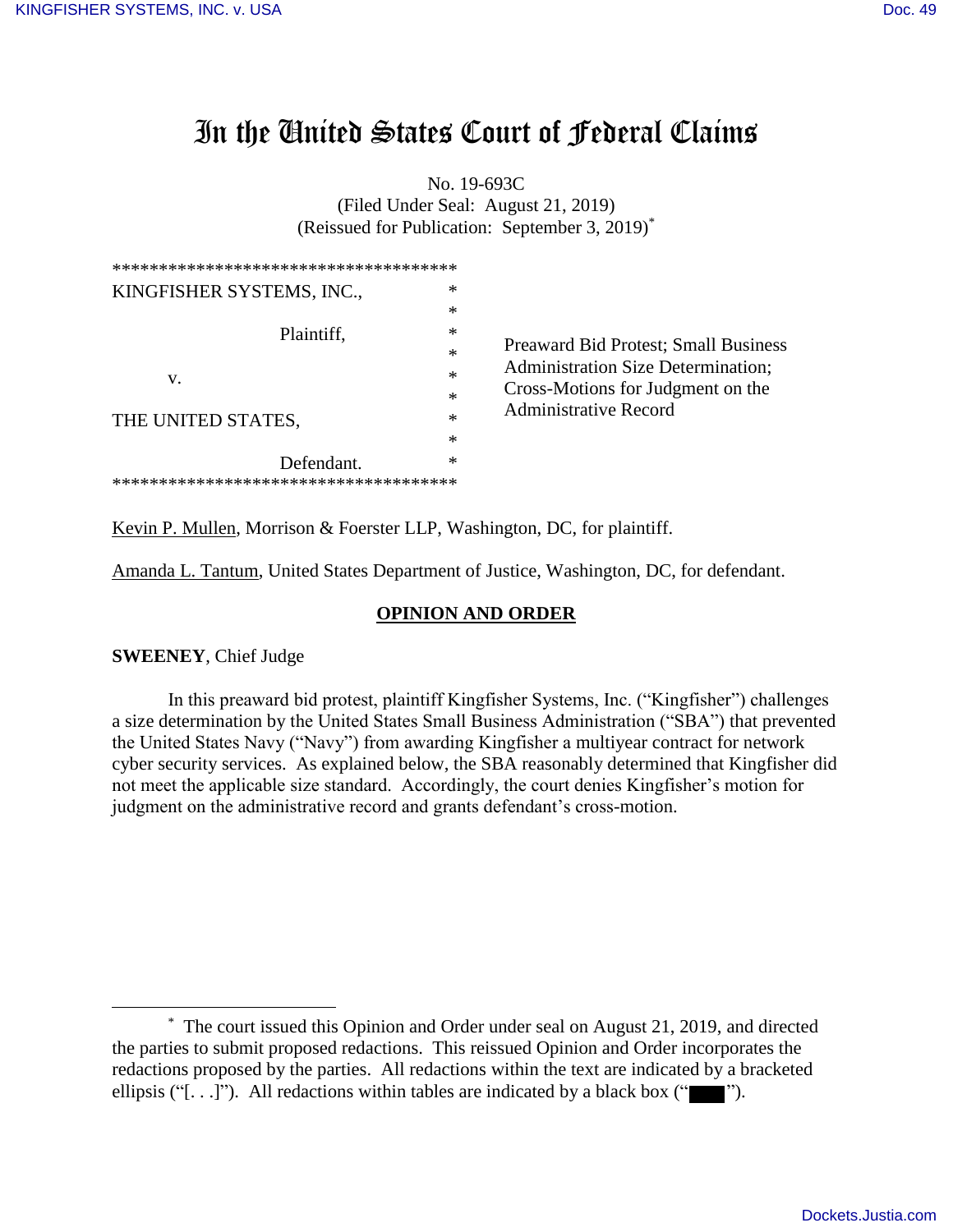## **I. BACKGROUND**

#### **A. Statutory and Regulatory Context**

 As a bedrock principle of government contracting, the Competition in Contracting Act of 1984 generally requires federal agencies to "provide for full and open competition in soliciting offers and awarding Government contracts." FAR 6.101(a) (2017). A procurement provides for "full and open competition" when "all responsible sources are permitted to submit sealed bids or competitive proposals." 41 U.S.C. § 107 (2012); accord FAR 2.101 ("Full and open competition, when used with respect to a contract action, means that all responsible sources are permitted to compete.").

However, there are "certain limited exceptions" to the full-and-open-competition requirement generally applicable to federal government procurements. FAR 6.101(a). As relevant here, one such exception allows federal agencies to obtain goods and services "using competitive procedures, but excluding other than small business concerns." 41 U.S.C. § 3303(b); see also 15 U.S.C. § 644(a) (2012) (discussing small business procurements). The SBA has the statutory responsibility to promulgate regulations concerning "standards by which a business concern may be determined to be a small business concern." 15 U.S.C. § 632(a)(2)(A). Such size standards "var[y] from industry to industry to the extent necessary to reflect the differing characteristics of the various industries and consider other factors deemed to be relevant by the [SBA]." Id. § 632(a)(3); accord 13 C.F.R. § 121.101(a) (2018) ("SBA's size standards define whether a business entity is small and, thus, eligible for Government programs and preferences reserved for 'small business' concerns. Size standards have been established for types of economic activity, or industry, generally under the North American Industry Classification System (NAICS).").

 To be eligible to receive a contract in a procurement set aside for small businesses, an offeror "must not exceed the size standard for the NAICS code specified in the solicitation." 13 C.F.R. § 121.402(a). The size standards are "expressed in either number of employees or annual receipts," which represent the "maximum allowed for a concern and its affiliates to be considered small" under the applicable NAICS code. Id. § 121.201.

> Receipts means all revenue in whatever form received or accrued from whatever source, including from the sales of products or services, interest, dividends, rents, royalties, fees, or commissions, reduced by returns and allowances. Generally, receipts are considered "total income" . . . plus "cost of goods sold" as these terms are defined and reported on Internal Revenue Service (IRS) tax return forms . . . . Receipts do not include net capital gains or losses; taxes collected for and remitted to a taxing authority if included in gross or total income, such as sales or other taxes collected from customers and excluding taxes levied on the concern or its employees; proceeds from transactions between a concern and its domestic or foreign affiliates; and amounts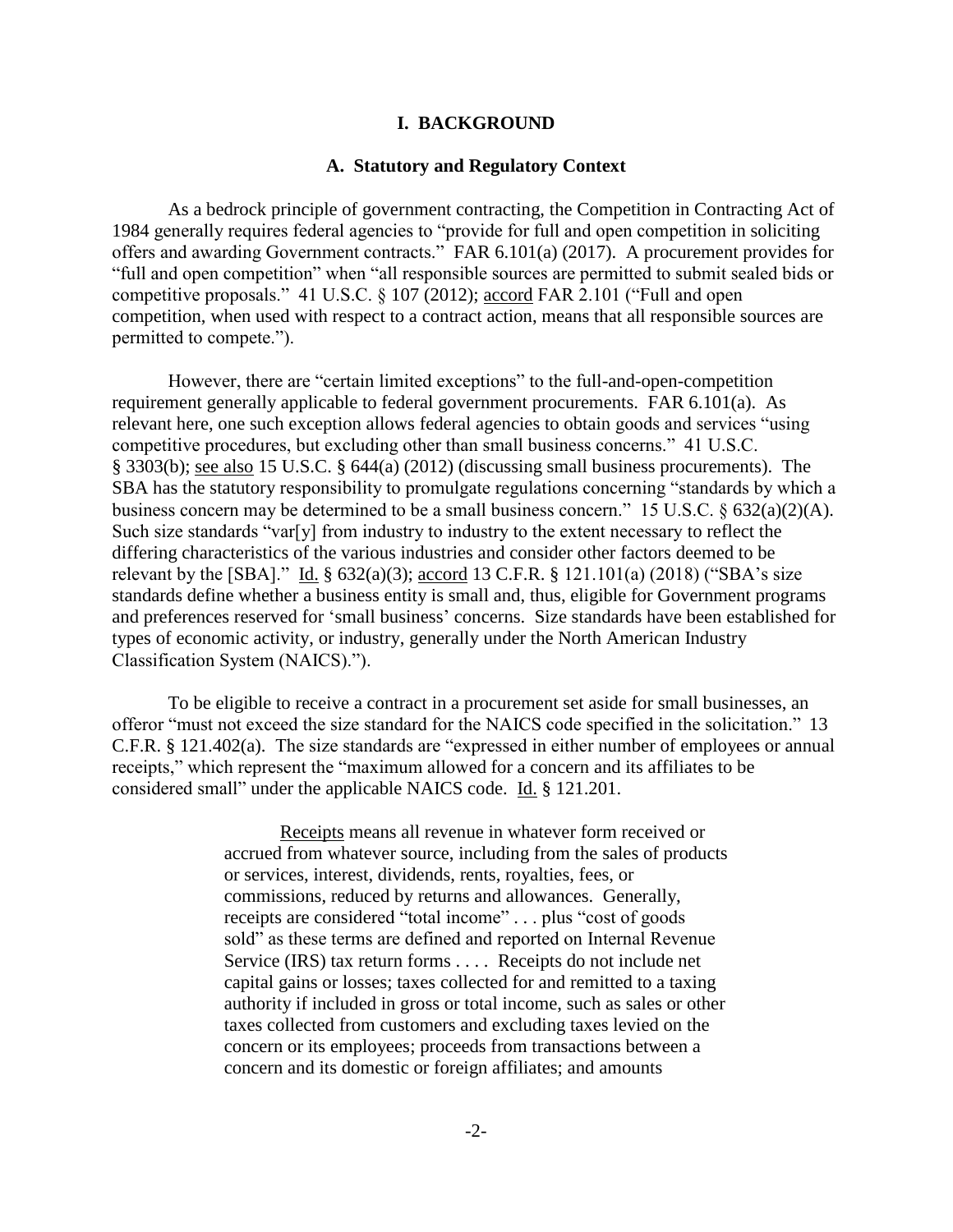collected for another by a travel agent, real estate agent, advertising agent, conference management service provides, freight forwarder or customs broker. For size determination purposes, the only exclusions from receipts are those specifically provided for in this paragraph. All other items . . . may not be excluded from receipts.

Id. § 121.104(a); see also id. § 121.104(e) ("Unless otherwise defined in [13 C.F.R. § 121.104], all terms shall have the meaning attributed to them by the IRS."). The SBA determines an entity's size status based on the average of the entity's annual receipts reported on its federal tax returns, including amendments, for the three most recent fiscal years. Id. § 121.104(a)(1), (c)(1).

An offeror's size status is determined "as of the date the [offeror] submits a written selfcertification that it is small . . . as part of its initial offer." Id. § 121.404(a); see also FAR 19.301-1(a) (discussing self-certification). After self-certifying, a qualifying offeror is "considered to be a small business throughout the life of that contract."<sup>1</sup> 13 C.F.R. § 121.404(g). However, an interested party in a procurement set aside for small businesses may lodge a size status protest. Id.  $\S$  121.1001(a)(1); FAR 19.301-1(b). Such protests are adjudicated by the appropriate SBA Area Office ("Area Office"), and that decision is subject to review by the SBA Office of Hearings and Appeals ("Office of Hearings and Appeals"). 13 C.F.R. § 121.1002; FAR 19.301-1(c); FAR 19.302(f)(1), (h). The Office of Hearings and Appeals decision constitutes "the final decision of the SBA." 13 C.F.R. § 134.316(d).

The SBA's determination regarding size status is "binding on the contracting officer, as to whether the offeror is a small business." FAR 19.301-1(c). After receiving an adverse size determination, an entity is ineligible to receive any federal contract utilizing the same or a lower size standard, and may not self-certify as "small" under the same or a lower size standard, without first being recertified by the SBA. 13 C.F.R.  $\S$  121.1009(g)(5). In addition, if an entity that receives an adverse size determination is involved in a pending procurement, the entity must notify the contracting officer of that determination. Id.

#### **B. Kingfisher's Income**

Kingfisher registered with the Virginia Secretary of State on June 3, 2005.<sup>2</sup> AR 538, 649. As of March 2018, its principal place of business is in Falls Church, Virginia. Id. at 538. Kingfisher derives its revenues primarily from computer systems design services (NAICS code 541512), computer facilities management services (NAICS code 541513), other computerrelated services (NAICS code 541519), and engineering services (NAICS code 541330). Id. at 654. For the 2015, 2016, and 2017 calendar years, Kingfisher filed its federal income tax returns

<sup>&</sup>lt;sup>1</sup> The life of the contract includes contract options, but does not include contract renewals or follow-on contracts. 13 C.F.R.  $\S$  121.404(g)-(h).

 $2$  The court derives the facts in this section and beyond from the administrative record  $(*AR").$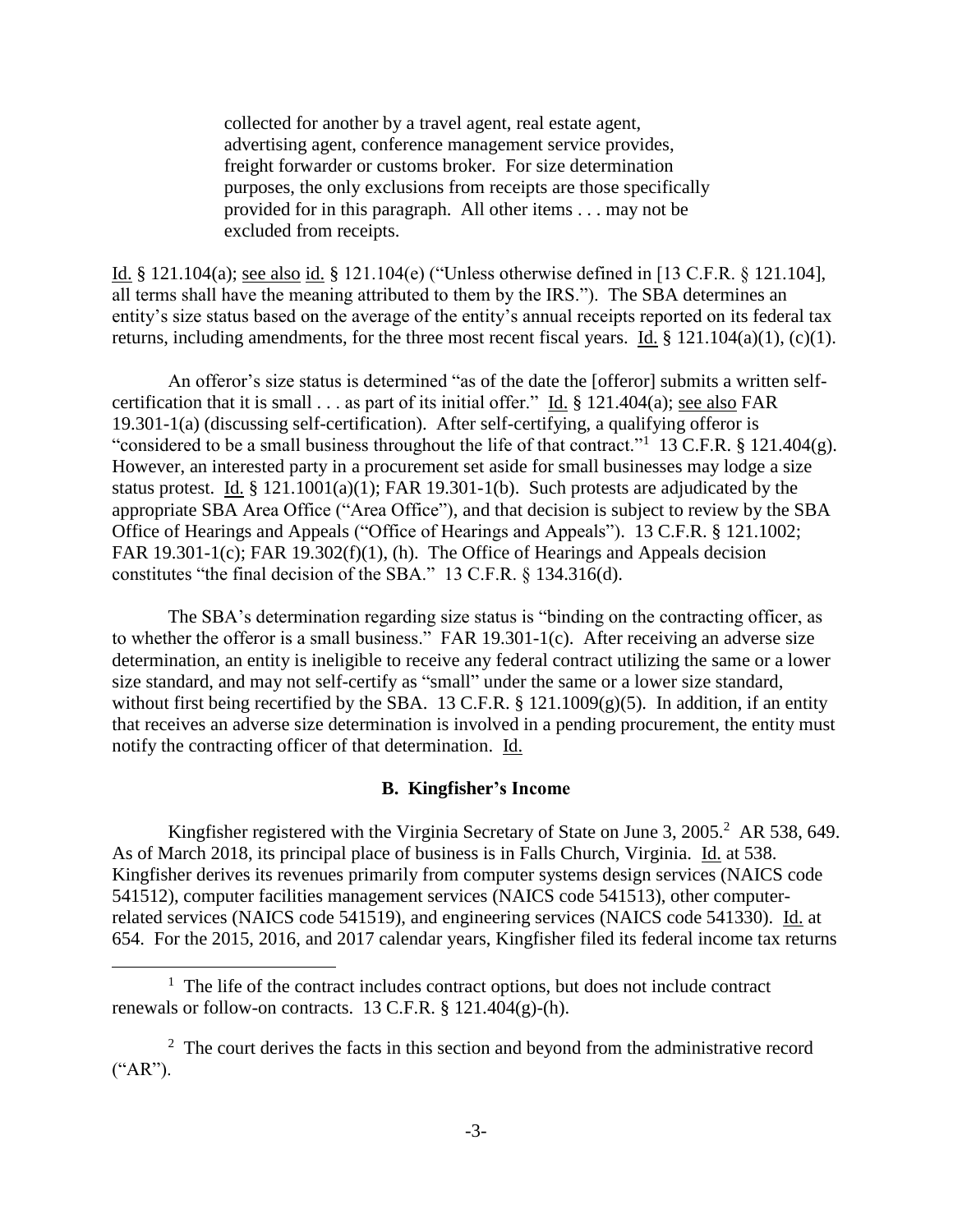on a calendar-year basis using Form 1120S, U.S. Income Tax Return for an S Corporation. Id. at 666 (2015), 1356 (2016), 1831 (2017). Kingfisher reported the following income on its 2015, 2016, and 2017 tax returns:

| <b>Item</b>                    | Line                 |  | 2015 | 2016 | 2017 |
|--------------------------------|----------------------|--|------|------|------|
| <b>Gross receipts or sales</b> | Line 1a, Form 1120S  |  |      |      |      |
| Net gain (loss) from           | Line 4, Form $1120S$ |  |      |      |      |
| Form 4797, line 17             |                      |  |      |      |      |
| Other income (loss)            | Line 5, Form $1120S$ |  |      |      |      |
| <b>Interest income</b>         | Line 4, Schedule K   |  |      |      |      |
| Net short-term capital         | Line 7, Schedule K   |  |      |      |      |
| gain (loss) from Sch. D        |                      |  |      |      |      |
| Net long-term capital          | Line 8a, Schedule K  |  |      |      |      |
| gain (loss) from Sch. D        |                      |  |      |      |      |
| Net section 1231 gain          | Line 9, Schedule K   |  |      |      |      |
| (loss) from Form 4797          |                      |  |      |      |      |

Id. at 666-68 (2015), 1356-58 (2016), 1831-33 (2017).

 $\overline{a}$ 

 On its financial statements, Kingfisher explained that during 2016, it entered into an asset purchase agreement with another entity to acquire the rights to an existing contract with the federal government, software used to perform that contract, and a lease for a sensitive compartmented information facility ("SCIF data center") for a total of  $\S[...]$ <sup>3</sup> Id. at 4053, 4070. Because the price was determined according to "expected billing to be generated under the contract," it was "to be paid in installments associated with certain events identified in the agreement, and also included a contingent amount of \$[. . .] if certain performance indicators were met." Id. at 4070. Kingfisher paid \$[. . .] in cash during 2016 and recorded the remaining \$[. . .] as a liability on its 2016 financial statements. Id. at 4043-46. But see id. at 4070 (explaining, in a note on Kingfisher's 2017 financial statements the following year, that Kingfisher paid \$[. . .] to the seller in 2016, recorded \$[. . .] within accounts payable as of December 31, 2016, and included \$[. . .] in long-term liabilities as of December 31, 2016). On its 2016 tax return filed on or about March 9, 2017, Kingfisher claimed a total of \$[. . .] in depreciation and amortization expenses with respect to all assets (not just those acquired as part of the \$[. . .] purchase agreement) and a \$[. . .] current liability "due to [. . .]." Id. at 1356, 1363-64, 1370, 1372.

 The following year, on its 2017 tax return, Kingfisher reported that it sold some of the assets it had acquired in 2016, namely, software, data, contract rights, and a SCIF data center. Id. at 1849. Specifically, the tax return reflects that Kingfisher purchased these assets between April 1, 2016, and June 1, 2016, for an aggregate  $\[ \cdot \]$ ..., and sold these assets on April 1, 2017, for the same amount. Id. at 1840 (Form 4797), 1849 (Form 4797 Statement 17). Because

 $3$  The court uses "financial statements" in this opinion to refer to the financial statements attached to Kingfisher's annual "Independent Accountants' Review Report." See, e.g., AR 4041.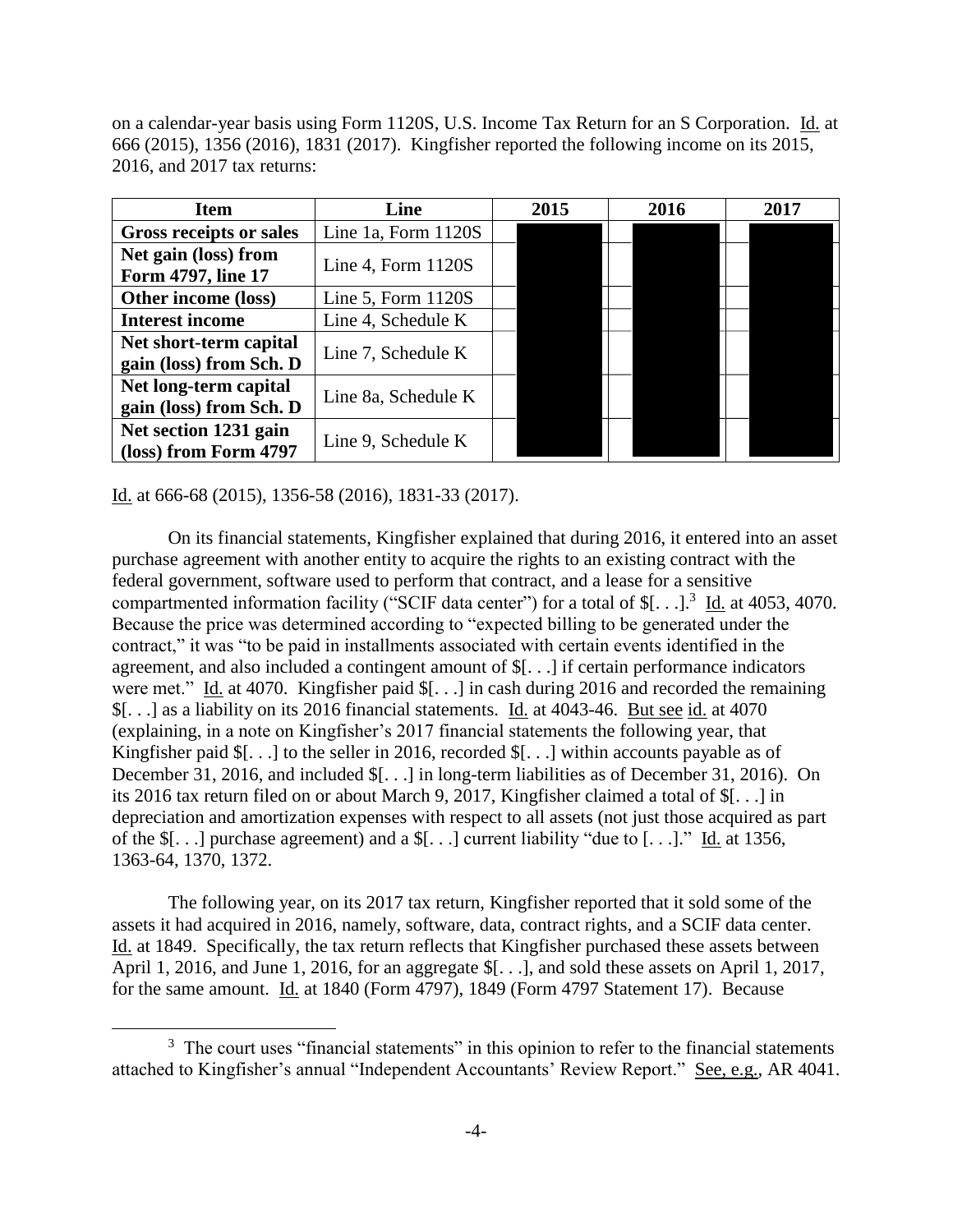Kingfisher had claimed a total of \$[...] in depreciation and amortization with respect to these assets between their acquisition and sale dates, the assets' total adjusted basis as of the date of sale was  $\[ \cdot \]$ .  $\]$  ( $\[ \cdot \]$ ) acquisition price less  $\[ \cdot \]$ .  $\]$  in depreciation and amortization). Id. at 1840. Accordingly, Kingfisher recognized an ordinary gain of \$[...] (\$[...] sales price less \$[...] adjusted basis) on the April 1, 2017 asset sale on Form 4797, Part II, id., and entered this amount on Line 4 of its Form 1120S, id. at 1831, as shown below:

|             | (a) Description of<br>property                                                                                                                                                                                      | (b) Date<br>acquired<br>(mo., day, yr.) | (c) Date<br>sold<br>(mo., day, yr.)                                              | $(d)$ Gross<br>sales price |                | (e) Depreciation<br>allowed or allowable<br>since acquisition | basis plus<br>expense of sale | (f) Cost or other<br>improvements and | (g) Gain or (loss)<br>Subtract (f) from<br>the sum of (d) and (e) |
|-------------|---------------------------------------------------------------------------------------------------------------------------------------------------------------------------------------------------------------------|-----------------------------------------|----------------------------------------------------------------------------------|----------------------------|----------------|---------------------------------------------------------------|-------------------------------|---------------------------------------|-------------------------------------------------------------------|
|             | <b>Ordinary Gains and Losses</b><br>Part II                                                                                                                                                                         |                                         |                                                                                  |                            |                |                                                               |                               |                                       |                                                                   |
|             | 10 Ordinary gains and losses not included on lines 11 through 16 (include property held 1 year or less):                                                                                                            |                                         |                                                                                  |                            |                |                                                               |                               |                                       |                                                                   |
|             | <b>STATEMENT</b><br>17                                                                                                                                                                                              |                                         |                                                                                  |                            |                |                                                               |                               |                                       |                                                                   |
|             | <b>FORM 4797</b>                                                                                                                                                                                                    |                                         |                                                                                  | ORDINARY GAINS AND LOSSES  |                |                                                               |                               |                                       | STATEMENT 17                                                      |
|             | DESCRIPTION<br>OF PROPERTY                                                                                                                                                                                          | <b>DATE</b><br>ACOUIRED                 |                                                                                  | <b>DATE</b><br>SOLD        | SALES<br>PRICE | DEPR<br><b>ALLOWED</b>                                        |                               | COST<br>OR BASIS                      | GAIN<br>OR LOSS                                                   |
| <b>DATA</b> | <b>SCIF DATA CENTER</b><br>SOFTWARE<br>CONTRACT<br>RIGHTS                                                                                                                                                           |                                         | 06/01/16 04/01/17<br>04/01/16 04/01/17<br>04/01/16 04/01/17<br>04/01/16 04/01/17 |                            |                |                                                               |                               |                                       |                                                                   |
|             | TOTALS TO FORM 4797, LINE 10                                                                                                                                                                                        |                                         |                                                                                  |                            |                |                                                               |                               |                                       |                                                                   |
| ncome       | Grass receipts<br>1a<br>or sales<br>Cost of goods sold (attach Form 1125-A)<br>$\overline{2}$<br>Gross profit. Subtract line 2 from line 1c<br>3<br>4<br>Net gain (loss) from Form 4797, line 17 (attach Form 4797) |                                         | Return and<br><b>b</b> allowances                                                |                            |                | <b>6</b> Bal. Subtract line 1b from line 1a                   |                               | 1c<br>$\overline{2}$<br>3<br>4        |                                                                   |
|             | 5<br>6<br>Total income (loss). Add lines 3 through 5                                                                                                                                                                |                                         |                                                                                  |                            |                |                                                               |                               | 5<br>6                                |                                                                   |

Further, Kingfisher indicated that the \$[...] liability to [...] did not exist as of December 31, 2017. Id. at 1834, 1846. Kingfisher filed its 2017 tax return on or about March 15, 2018. Id. at 1827, 1829.

Within its 2017 financial statements, Kingfisher explained that the \$[...] "sale" on April 1, 2017, was not actually a sale but rather a purchase price adjustment. See id. at 4070. Specifically, Kingfisher noted that it had entered into the  $\S$ [...] asset purchase agreement in 2016, but the purchase price was retroactively adjusted from  $\[\mathcal{S}[\dots]$  to  $\[\mathcal{S}[\dots]$  pursuant to a March 2017 evaluation of contract billings. Id. Accordingly, Kingfisher "reduced the basis of the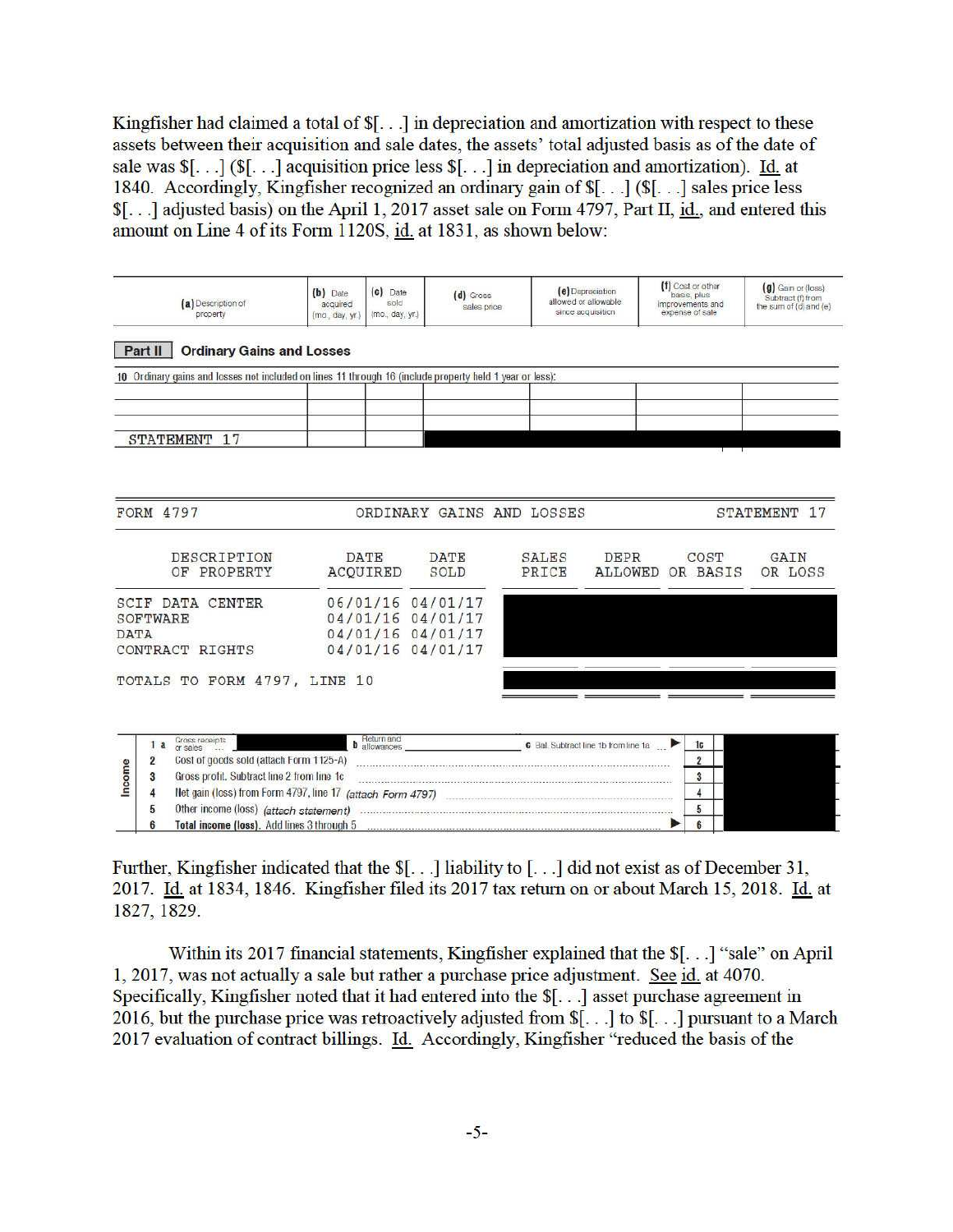assets and the corresponding liability for the remaining amount due" by an amount equal to the \$[...] reduction. Id.; see also id. at 4059 (reporting a "[c] ontingent purchase obligation" of \$0 as of December 31, 2017).

## C. The Solicitation and Apparent Award

On September 5, 2018, the Navy issued Request for Proposals N66001-18-R-0011 to acquire network cyber security services for one base year and four option years. Id. at 1-4, 7, 83. The procurement was designated as a total small business set-aside. Id. at 81, 123. The Navy assigned the procurement NAICS code 541512, which has a small business size standard of \$27.5 million in average annual receipts. Id. at 98; accord 13 C.F.R. 121.201. The Navy amended the solicitation multiple times and set October 23, 2018, as the due date for proposals. AR 190. Kingfisher submitted its proposal on that date. Id. at 641.

After receiving and evaluating proposals, the Navy, in a January 25, 2019 preaward notice, informed offerors that it had selected Kingfisher as the apparent awardee. Id. at 279.

## **D.** Size Protest and Appeal

On January 31, 2019, another offeror—Agile-Bot II, LLC ("Agile-Bot")—lodged a size protest with the contracting officer. Id. at 280-81. The contracting officer forwarded the protest to the SBA that same evening. Id. at 585; see also 13 C.F.R. § 121.1003 (providing that size protests are lodged with the contracting officer, who must then forward such protests to the SBA); FAR 19.302(c)(1) (same).

Agile-Bot suggested that "Kingfisher's annual receipts exceed the size standard assigned to the [solicitation], rending it ineligible for award," according to "publicly available information." AR 283. Agile-Bot further argued that Kingfisher was "affiliated with multiple companies . . . which add millions of dollars to Kingfisher's total combined annual receipts via this common ownership, management, and control." Id. Kingfisher responded on February 9, 2019, contending that its annual receipts for the three years at issue (2015, 2016, and 2017) "squarely fit[] within the applicable size standard" of \$27.5 million:



Id. at 642. Kingfisher further remarked that it did not have affiliates. Id. at 643. Kingfisher attached its federal income tax returns and financial statements for 2015, 2016, and 2017 to its response. See id. at 641.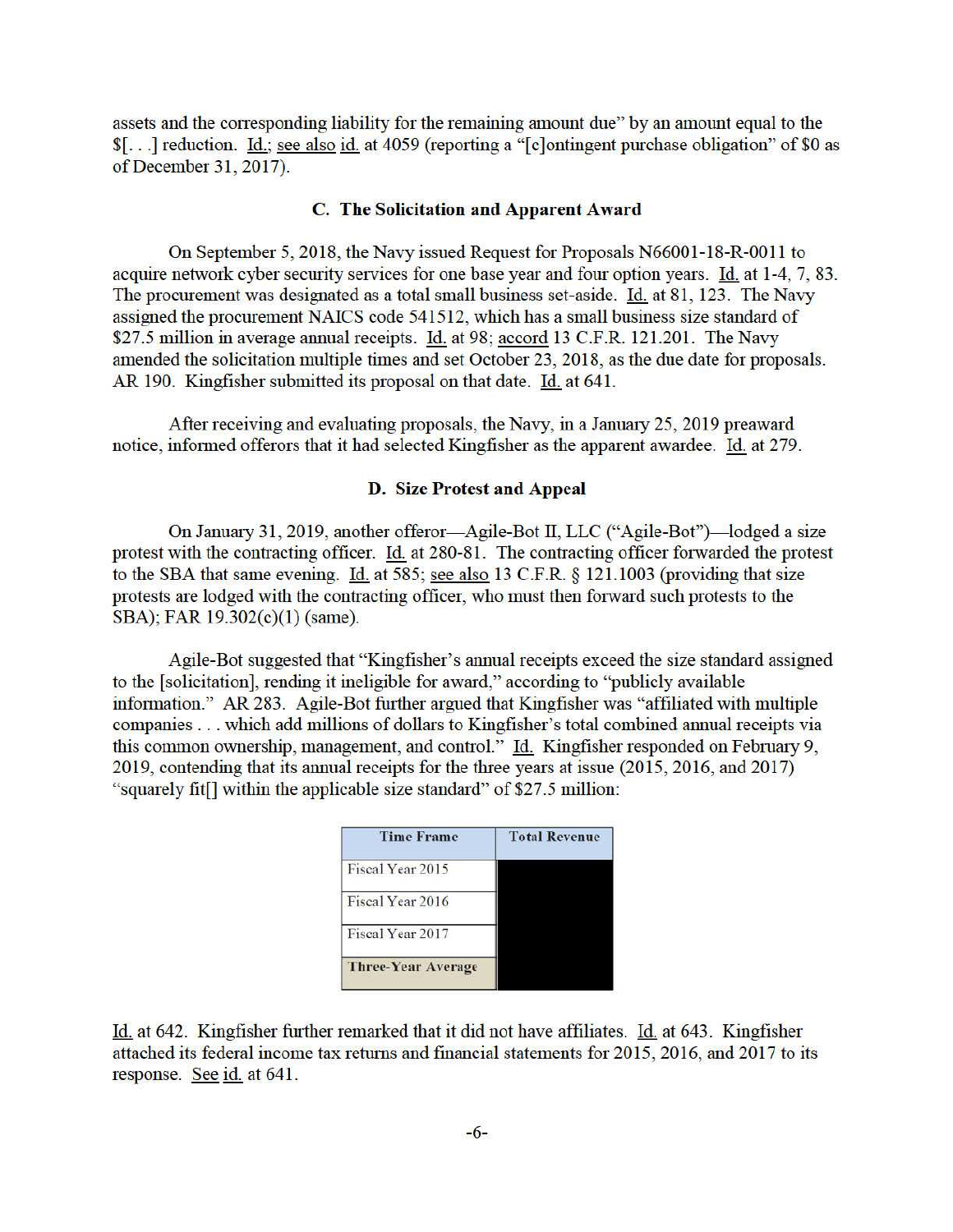On February 13, 2019, the Area Office rejected Agile-Bot's affiliation arguments, id. at 4306-07, and considered whether Kingfisher's receipts met the applicable size standard based on Kingfisher's "federal income tax returns . . . for the three years prior to its offer," id. at 4307. The Area Office calculated Kingfisher's receipts as follows:

| Date of Initial Offer: June 28, 2018<br>Size Standard: \$27.5 million | Kingfisher Systems, |
|-----------------------------------------------------------------------|---------------------|
| 2017                                                                  |                     |
| <b>Total Income</b>                                                   | 5                   |
| Cost Of Goods Sold                                                    |                     |
| Interest                                                              |                     |
| <b>Dividends</b>                                                      |                     |
| <b>Rovalties</b>                                                      |                     |
| <b>Rental Income</b>                                                  |                     |
| Other Income                                                          |                     |
| <b>Annual Receipts</b>                                                |                     |
| Exclusions                                                            |                     |
| <b>Adjusted Annual Receipts</b>                                       |                     |
| 2016                                                                  |                     |
| <b>Total Income</b>                                                   |                     |
| Cost Of Goods Sold                                                    |                     |
| Interest                                                              |                     |
| <b>Dividends</b>                                                      |                     |
| Royalties                                                             |                     |
| <b>Rental Income</b>                                                  |                     |
| Other Income                                                          |                     |
| <b>Annual Receipts</b>                                                |                     |
| Exclusions                                                            |                     |
| <b>Adjusted Annual Receipts</b>                                       |                     |
| 2015                                                                  |                     |
| <b>Total Income</b>                                                   | Ś                   |
| Cost Of Goods Sold                                                    |                     |
| <b>Interest</b>                                                       |                     |
| <b>Dividends</b>                                                      |                     |
| <b>Royalties</b>                                                      |                     |
| Rental Income                                                         |                     |
| Other Income                                                          |                     |
| <b>Annual Receipts</b>                                                |                     |
| Exclusions                                                            |                     |
| <b>Adjusted Annual Receipts</b>                                       |                     |
| # of weeks in business (for ANNUALIZATION<br>only)                    |                     |
| Percentage Owned (for JVs only)                                       |                     |
| Avg 3 year receipts for individual nime                               |                     |
| (including any applicable exclusions)                                 |                     |

Id. at 4302. After quoting 13 C.F.R. 121.104, the Area Office explained:

Kingfisher provided federal income tax returns for itself for the three years prior to its offer for this procurement, as well as a completed SBA Form 355. Kingfisher also provided its own calculation for its three year average in its response; however, the Area Office notes that Kingfisher's calculations for its receipts are incorrect. It appears that Kingfisher used line 1a of its tax returns rather than calculating its receipts in the manner required by regulation at 13 CFR § 121.104(a). When this error is corrected, Kingfisher's three year average exceeds the size standard.

Id. at 4307-08. The Area Office transmitted its decision to Kingfisher and Agile-Bot on February 15, 2019. Id. at 4309.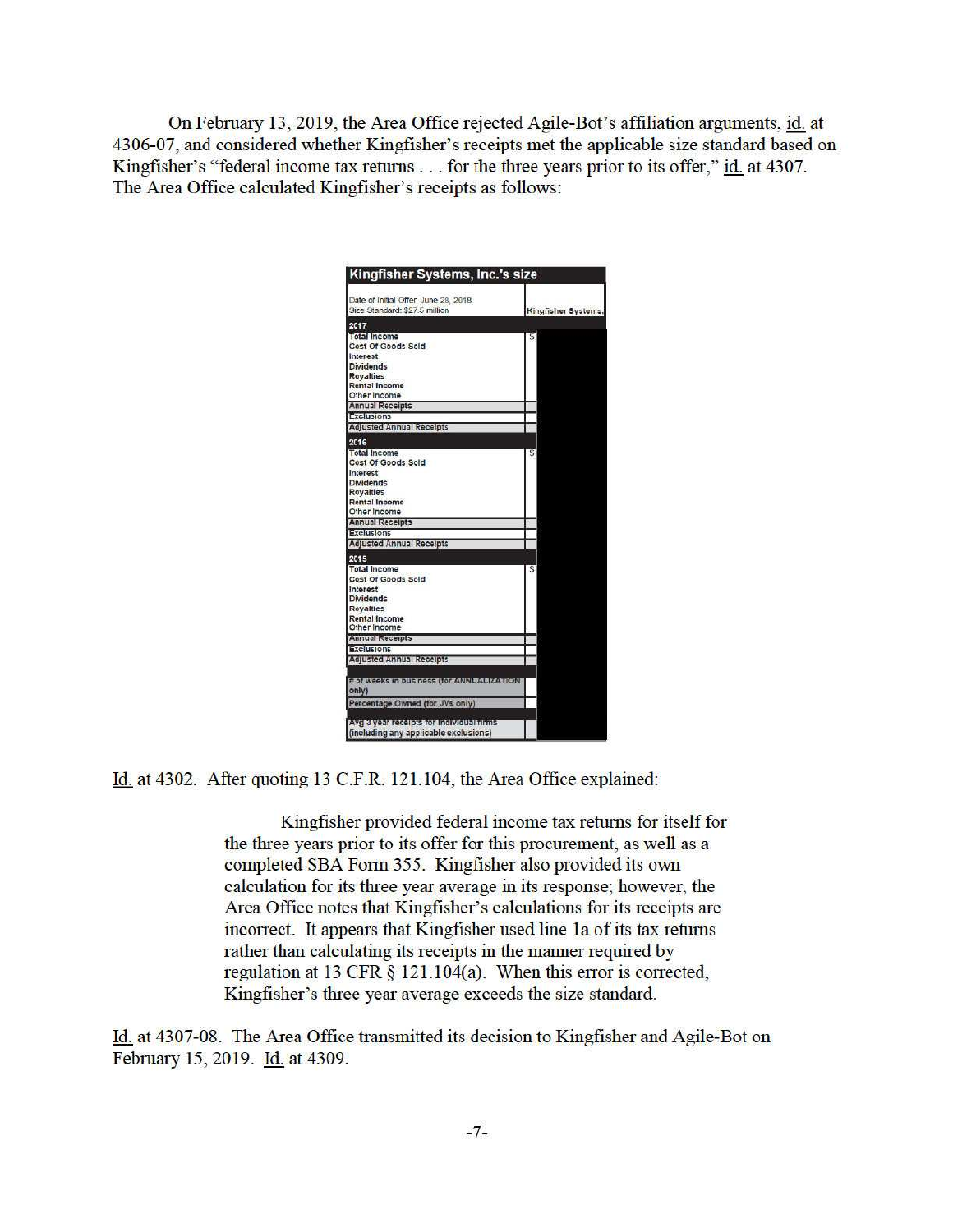Kingfisher timely appealed the Area Office's decision to the Office of Hearings and Appeals on February 28, 2019. Id. at 4312. See generally id. at 4313-26 (appeal petition). Kingfisher based its appeal on two primary arguments. First, Kingfisher suggested that the dispute centered on the import of Line 4 of its 2017 tax return, where it had "reported \$[. . .] as a net gain from the sale of business property," and emphasized that it "properly did not include this amount in its calculation of receipts for 2017." Id. at 4318. Kingfisher explained that "the Area Office failed to recognize that the \$[. . .] reported gain was not a 'receipt,' but instead arose from a reduction in the price of business property Kingfisher purchased in 2016." Id. at 4319. According to Kingfisher, "the \$[. . .] depreciation reversal was merely an accounting correction to reverse depreciation allowed to Kingfisher on its 2016 and 2017 tax returns" and thus "was properly excluded from Kingfisher's calculations because it does not reflect any actual economic gains or receipt of proceeds from the sale of property." Id. at 4320-21. Kingfisher averred that the "depreciation reversal . . . was plainly indicated" as a depreciation reversal, rather than a receipt, on its 2017 tax return. Id. at 4321. Second, Kingfisher asserted that the decision was deficient because "the Area Office failed to apprise Kingfisher of the basis for the adverse Size Determination." Id. at 4324.

The Office of Hearings and Appeals issued its decision on May 2, 2019, id. at 4392, and provided a redacted version for public release five days later, id. at 4415, 4423. See generally id. at 4416-22 (containing a complete copy of the public version of Kingfisher Sys., Inc., SBA No. SIZ-6003 (May 2, 2019)). In its decision, the Office of Hearings and Appeals observed:

> For fiscal years 2015 and 2016, the amounts [Kingfisher] identified as "Total Revenue" in its protest response correspond exactly with the amounts [Kingfisher] reported as "Total income" on line 6 of its Federal income tax return, Form 1120S. [Kingfisher's] 2017 tax return, though, showed a "Total income" of \$[. . .]. This amount included \$[. . .] of gross receipts and an additional \$[. . .] labeled "Net gain (loss) from Form 4797, line 17."

Id. at 4394 (citations omitted). After noting that its standard of review is whether the Area Office's determination was "based upon a clear error of fact or law," id. at 4397 (citing 13 C.F.R. § 134.314), the Office of Hearings and Appeals explained:

> [Kingfisher] made no argument to the Area Office as to the manner in which [Kingfisher] believed its receipts should be calculated. [Kingfisher] provided the Area Office a table purporting to show [Kingfisher's] "Total Revenue" for each of the three fiscal years under review, but offered no explanation as to how [Kingfisher] arrived at those figures. Further, although [Kingfisher] acknowledges on appeal that receipts normally will be the same as total income, [Kingfisher] did not contend to the Area Office that its receipts should be different than the total income shown on its tax returns. In addition, for two of the three years under review,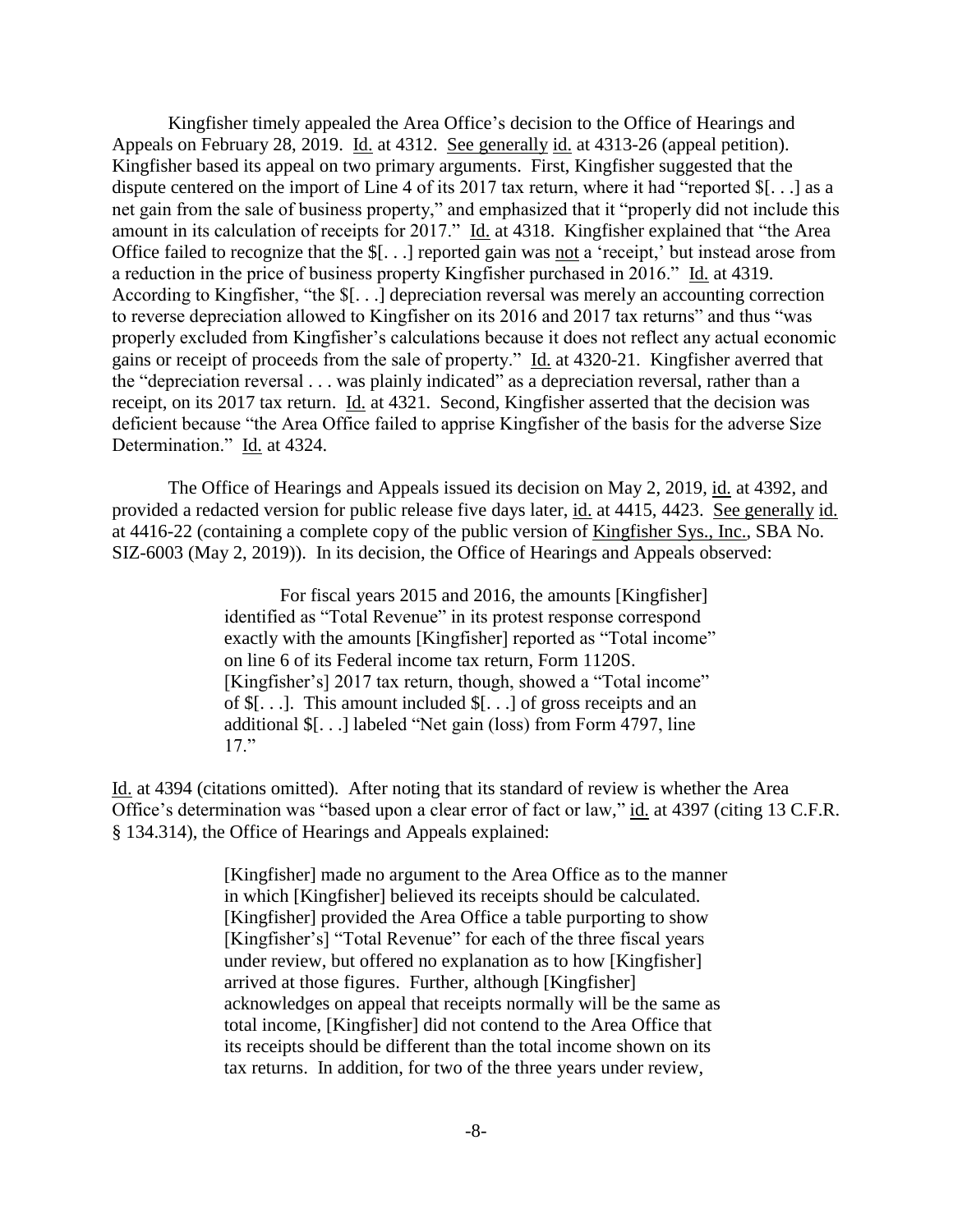the amounts [Kingfisher] itself identified as "Total Revenue" corresponded exactly with the amounts [Kingfisher] reported as total income on line 6 of its Federal income tax returns. On this record, then, it was reasonable for the Area Office to conclude that the amount [Kingfisher] cited as its 2017 "Total Revenue" was in error, perhaps because [Kingfisher] had referenced the wrong line of its 2017 tax return. Accordingly, [Kingfisher] has not shown reversible error in the size determination. . . . [I]f [Kingfisher] wished to argue for adjustments to the amounts shown on its tax returns, it was incumbent upon [Kingfisher] to raise such arguments to the Area Office, and to prove the validity of those adjustments.

 . . . [B]y choosing not to provide any explanation on this issue, [Kingfisher] assumed the risk that the Area Office would not understand that [Kingfisher] believed the "Net gain" of \$[. . .] should be excluded from [Kingfisher's] 2017 receipts.

Id. at 4398 (citations omitted). Accordingly, the SBA Office of Hearings and Appeals denied Kingfisher's appeal and affirmed the size determination. Id. at 4399.

## **E. Procedural History**

 Following receipt of the SBA final decision, Kingfisher filed the instant protest on May 10, 2019. After agreeing to stay award of the contract at issue pending the outcome of this protest, defendant filed the administrative record on May 20, 2019. The parties then briefed cross-motions for judgment on the administrative record, and the court heard argument on August 20, 2019. $4$  The parties' cross-motions are now ripe for adjudication.

<sup>&</sup>lt;sup>4</sup> During briefing on the parties' cross-motions, Kingfisher moved to supplement the administrative record with an affidavit provided by a partner at its outside accounting firm. The court denied that motion on June 3, 2019. Nevertheless, Kingfisher relies on portions of that affidavit even though it is extra-record evidence. Thus, the court disregards Kingfisher's arguments made in reliance on that affidavit to the extent that those arguments are not supported in the administrative record.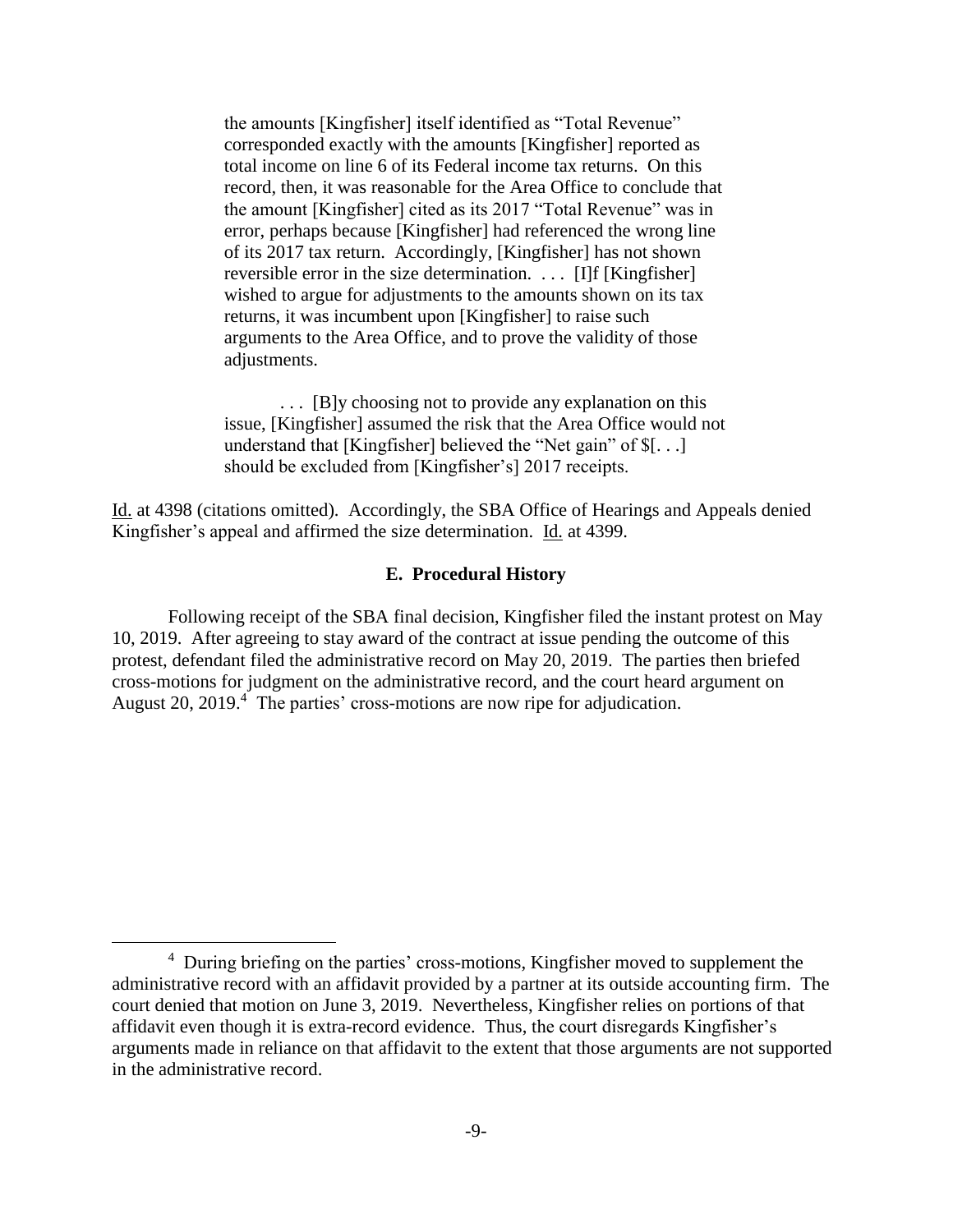## **II. STANDARD OF REVIEW**

In bid protests, the United States Court of Federal Claims ("Court of Federal Claims") reviews the agency action at issue pursuant to the standards set forth in 5 U.S.C. § 706.<sup>5</sup> 28 U.S.C. § 1491(b)(4). Although Section 706 includes several standards, "the proper standard to be applied in bid protest cases is provided by 5 U.S.C. § 706(2)(A): a reviewing court shall set aside the agency action if it is 'arbitrary, capricious, an abuse of discretion, or otherwise not in accordance with law.'" Banknote Corp. of Am. v. United States, 365 F.3d 1345, 1350 (Fed. Cir. 2004); accord Per Aarsleff A/S v. United States, 829 F.3d 1303, 1309 (Fed. Cir. 2016). Under this standard, the court

> may set aside a procurement action if (1) the procurement official's decision lacked a rational basis; or (2) the procurement procedure involved a violation of regulation or procedure. A court reviews a challenge brought on the first ground to determine whether the contracting agency provided a coherent and reasonable explanation of its exercise of discretion, and the disappointed bidder bears a heavy burden of showing that the award decision had no rational basis. When a challenge is brought on the second ground, the disappointed bidder must show a clear and prejudicial violation of applicable statutes or regulations.

Centech Grp., Inc. v. United States, 554 F.3d 1029, 1037 (Fed. Cir. 2009) (citations and internal quotation marks omitted); see also Turner Constr. Co. v. United States, 645 F.3d 1377, 1384-85 (Fed. Cir. 2011) (explaining that reviewing courts conduct a "rational basis" review of the agency action at issue, rather than an "independent de novo assessment"); Advanced Data

 $\overline{a}$ 

shall have jurisdiction to render judgment on an action by an interested party objecting to a solicitation by a Federal agency for bids or proposals for a proposed contract or to a proposed award or the award of a contract or any alleged violation of statute or regulation in connection with a procurement or a proposed procurement . . . without regard to whether suit is instituted before or after the contract is awarded.

28 U.S.C. § 1491(b)(1) (2012). Accordingly, the court possesses subject-matter jurisdiction to entertain this protest. Further, Kingfisher plainly has standing to maintain this protest. See Weeks Marine, Inc. v. United States, 575 F.3d 1352, 1359 (Fed. Cir. 2009) (explaining that standing in a bid protest is "limited to actual or prospective bidders or offerors whose direct economic interest would be affected by the award of the contract or by the failure to award the contract" (quoting Am. Fed'n of Gov't Emps. v. United States, 258 F.3d 1294, 1302 (Fed. Cir. 2001))).

<sup>&</sup>lt;sup>5</sup> Defendant does not contest the court's jurisdiction to entertain the subject matter of this bid protest. Under the Tucker Act, the Court of Federal Claims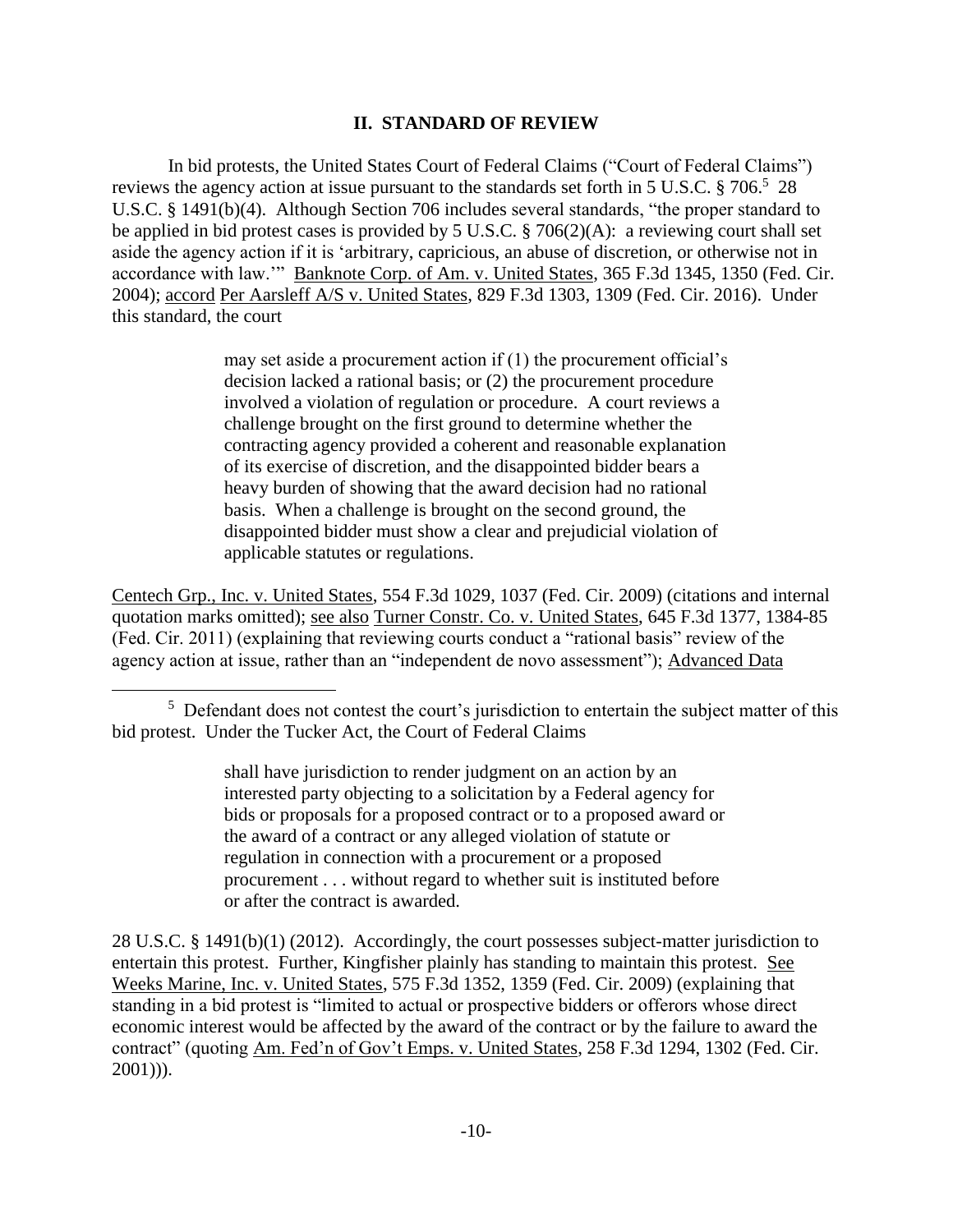Concepts, Inc. v. United States, 216 F.3d 1054, 1058 (Fed. Cir. 2000) (observing that the "arbitrary and capricious" standard is "highly deferential" and requires courts to sustain agency actions that demonstrate "rational reasoning and consideration of relevant factors"). Generally, "the focal point for judicial review should be the administrative record already in existence, not some new record made initially in the reviewing court."<sup>6</sup> Camp, 411 U.S. at 142; accord Axiom Res. Mgmt., Inc. v. United States, 564 F.3d 1374, 1381 (Fed. Cir. 2009).

## **III. ANALYSIS**

 Kingfisher advances two arguments in support of its request that the court overturn the SBA's size determination. First and foremost, Kingfisher contends that it did not exceed the \$27.5 million threshold because the \$[...] gain reported on Line 4 of its 2017 Form 1120S should not be counted as part of its gross receipts. According to Kingfisher, the proper treatment of the \$[. . .] gain was apparent from the information contained within its tax return. Second, Kingfisher posits that the SBA's process in reaching the size determination was inadequate because the Area Office failed to consider all pertinent information, misunderstood Kingfisher's 2017 tax return, and failed to sufficiently explain why it believed Kingfisher's calculation was incorrect.

## **A. The SBA's Methodology Was Proper**

Before addressing Kingfisher's merits argument, the court turns to Kingfisher's process argument wherein Kingfisher stresses that the SBA's methodology in reaching its conclusion was defective. Kingfisher is mistaken. The SBA properly limited the Kingfisher size determination to the four corners of Kingfisher's tax returns. Further, the SBA sufficiently explained its reasoning.

As Kingfisher correctly observes, applicable regulations provide that the SBA "must" use a business concern's federal tax returns in reaching a size status determination, 13 C.F.R. § 121.104(a)(1), and additional information such as accounting records, financial statements, and affidavits are only to be used "[w]hen a concern has not filed a Federal income tax return with the IRS for a fiscal year which must be included in the period of measurement," id.  $§$  121.104(a)(2). There is no dispute that 2015, 2016, and 2017 are the proper years of consideration because Kingfisher files its tax returns on a calendar-year basis and submitted its response to the solicitation (wherein it self-certified as meeting the applicable size standard) on October 23, 2018. There is also no dispute that Kingfisher had no outstanding (i.e., unfiled) tax returns as of that date. Therefore, the SBA properly focused solely on Kingfisher's 2015, 2016, and 2017 tax returns in making its size determination. Kingfisher's insistence that the Area

<sup>&</sup>lt;sup>6</sup> An administrative record typically contains the materials developed and considered by an agency in making a decision subject to judicial review. See Camp v. Pitts, 411 U.S. 138, 142- 43 (1973) (remarking that an agency's finding must be "sustainable on the administrative record made" by the agency at the time of its decision); Cubic Applications, Inc. v. United States, 37 Fed. Cl. 345, 349-50 (1997) ("The primary focus of the court's review should be the materials that were before the agency when it made its final decision.").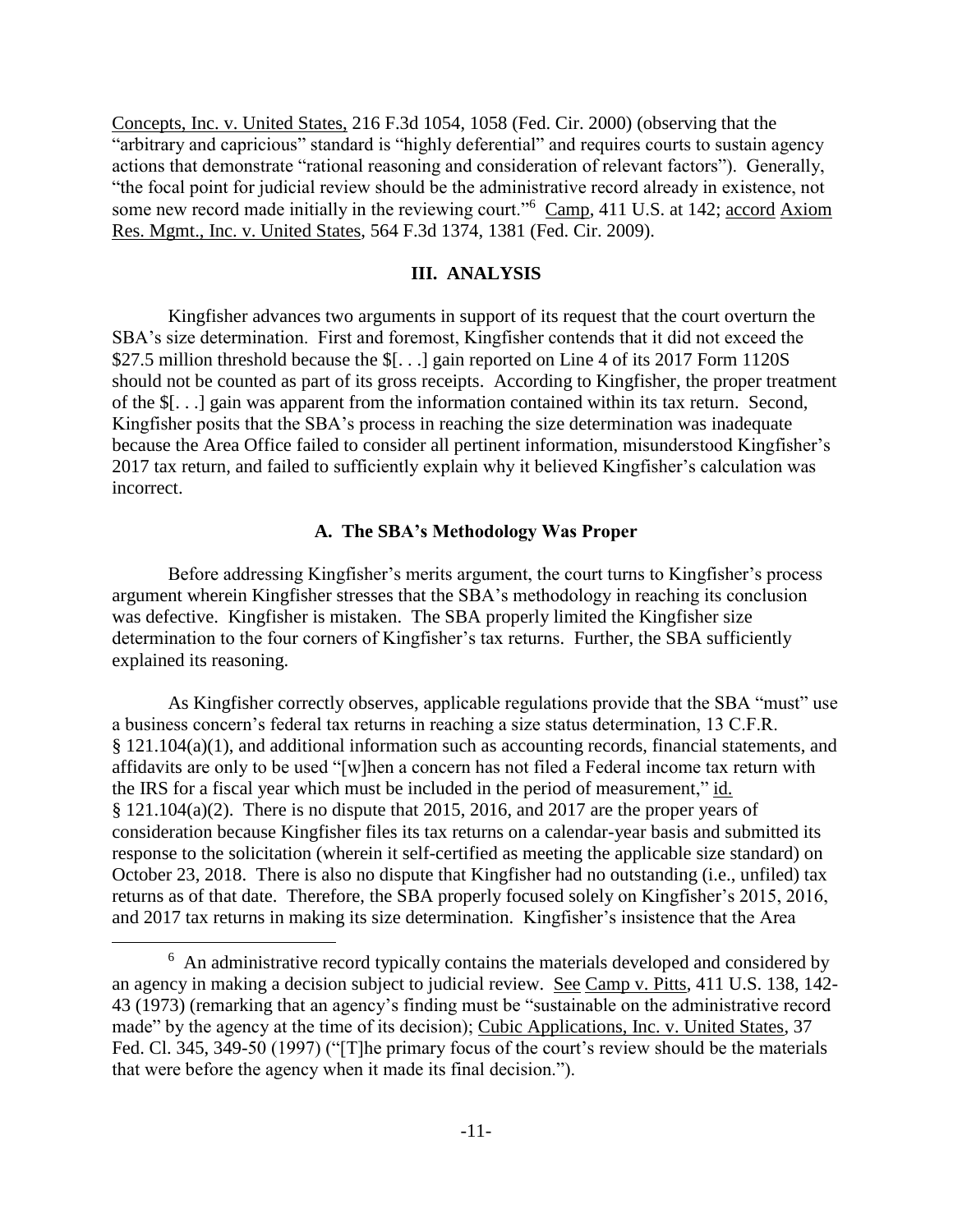Office should have "made an[] effort to confirm the accuracy of Kingfisher's receipts calculation," Mem. Supp. Pl.'s Mot. J. Administrative R. ("Pl.'s MJAR") 7, rings hollow. Because it had access to all of the pertinent tax returns, the Area Office would have violated 13 C.F.R. § 121.104(a)(2) had it considered documents beyond Kingfisher's tax returns, such as Kingfisher's financial statements.

 Kingfisher stresses that it "provided the Area Office with all of the information [the Area Office] requested and needed to determine the accuracy of the receipts calculations." Id. at 13. By doing so, Kingfisher appears to suggest that the SBA erred in not considering, in addition to its tax returns, the financial statements that it submitted to the Area Office containing an explanation of the \$[. . .] asset purchase agreement and subsequent retroactive purchase price reduction. See AR 4325 (reflecting Kingfisher's argument to the Office of Hearings and Appeals that there was no evidence that the Area Office "understood the \$[. . .] gain arose from a purchase price reduction"). Such a suggestion evinces flawed reasoning. As noted above, although Kingfisher's financial statements were before the Area Office, it would have been improper for the Area Office to consider them. To the extent Kingfisher suggests that its tax returns, standing alone (as they must do), contained "all the information" necessary for the SBA to make a proper decision and that the SBA misunderstood those returns, Kingfisher maintains an argument addressing the merits of the SBA's determination, not its process. See infra Section III.B (discussing the merits of the SBA's size determination).

Because the SBA properly limited its analysis to Kingfisher's tax returns, the explanations provided by the Area Office and the Office of Hearings and Appeals were sufficiently detailed. As noted above, the Office of Hearings and Appeals observed that Kingfisher "made no argument to the Area Office as to the manner in which [Kingfisher] believed its receipts should be calculated." AR 4398. With respect to its annual revenues, Kingfisher merely provided the Area Office with a table listing the respective amounts for 2015, 2016, and 2017. The values in that table coincided with discrete entries on Kingfisher's tax returns. Kingfisher provided no further argument to the Area Office pertaining to the character of the \$[. . .] gain, thus choosing to rest on the information contained within its tax returns. Although Kingfisher also submitted its financial statements containing an explanation of the \$[. . .] gain to the Area Office, the Area Office could not properly consider them. Therefore, the Office of Hearings and Appeals' observation regarding Kingfisher's failure to provide support for its position regarding gross receipts to the Area Office was accurate. Assuming (for the sake of argument only) that the SBA's decisions lacked detail, that shortcoming was harmless error. Kingfisher's submissions—both to the SBA and this court—demonstrate Kingfisher's understanding that, at bottom, the SBA believed the \$[. . .] gain should be included within its gross receipts for size determination purposes. In other words, Kingfisher knew what it was up against; it cannot now argue otherwise.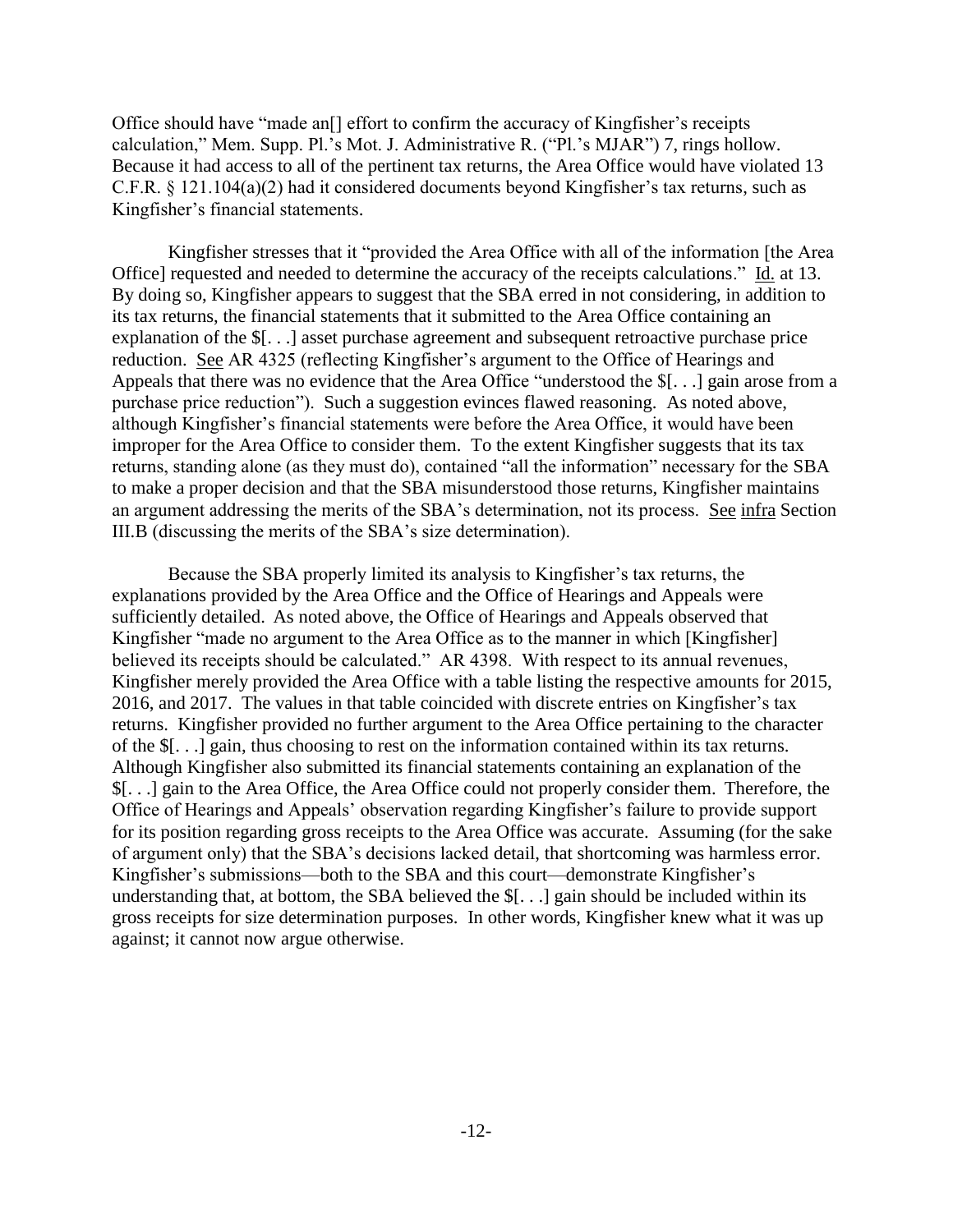In addition, Kingfisher takes issue with the final paragraph of the Office of Hearings and Appeals' decision:

> Lastly, it is worth noting that [Kingfisher] has not established that it is, in fact, proper to exclude the \$[. . .] from the calculation of [Kingfisher's] average annual receipts. While it may be true, as [Kingfisher] contends, that the \$[. . .] does not reflect economic gains from the sale of property, [Kingfisher] nevertheless acknowledges that it reported the \$[. . .] as income during 2017 in order to partially reverse depreciation deductions that [Kingfisher] had claimed in prior years. Logically, if the depreciation had been correctly reported in prior years, [Kingfisher's] receipts in those prior years would have been correspondingly higher. Accordingly, [Kingfisher] has not persuasively explained why it would be appropriate to exclude the \$[. . .] from [its] receipts for 2017, but not to make any upward adjustments to [its] receipts for prior years.

Id. (citation omitted). As Kingfisher highlights, these observations are incorrect. First, Kingfisher avers that it was attempting to reverse depreciation deductions claimed in both 2016 and 2017 on its 2017 tax return, not just depreciation deductions for prior years. Second, the Office of Hearings and Appeals' comment regarding upward adjustments reflects a misunderstanding of depreciation deductions. Depreciation deductions are not tied to gross receipts or income.<sup>7</sup> Accordingly, if Kingfisher had reported a different amount of depreciation than it did in 2016, its gross receipts for that year would have been unchanged.

However, the correctness of Kingfisher's argument regarding the final paragraph of the Office of Hearings and Appeals' decision is irrelevant to the merits of its protest. The Office of Hearings and Appeals did not, as Kingfisher remarks, "affirm the Area Office's decision on this basis." Pl.'s MJAR 8. Rather, the Office of Hearings and Appeals was reviewing the Area Office decision under a "clear error" standard pursuant to 13 C.F.R. § 134.314, rather than a de novo standard. Its discussion regarding the Area Office's review served as the basis for its decision; the final paragraph was merely dicta. Indeed, the Office of Hearings and Appeals indicated as such at the beginning of that paragraph, stating that it was simply "worth noting" its observations therein. AR 4398.

 $\frac{7}{1}$  Unlike depreciation, an election to wholly or partially expense certain property under section 179 of the Internal Revenue Code is limited by business income. Compare 26 U.S.C. § 167 (2012) (allowing a depreciation deduction), and id. § 168 (calculating the allowable depreciation deduction), with id. § 179(b)(3) (business income limitation on the "section 179" deduction).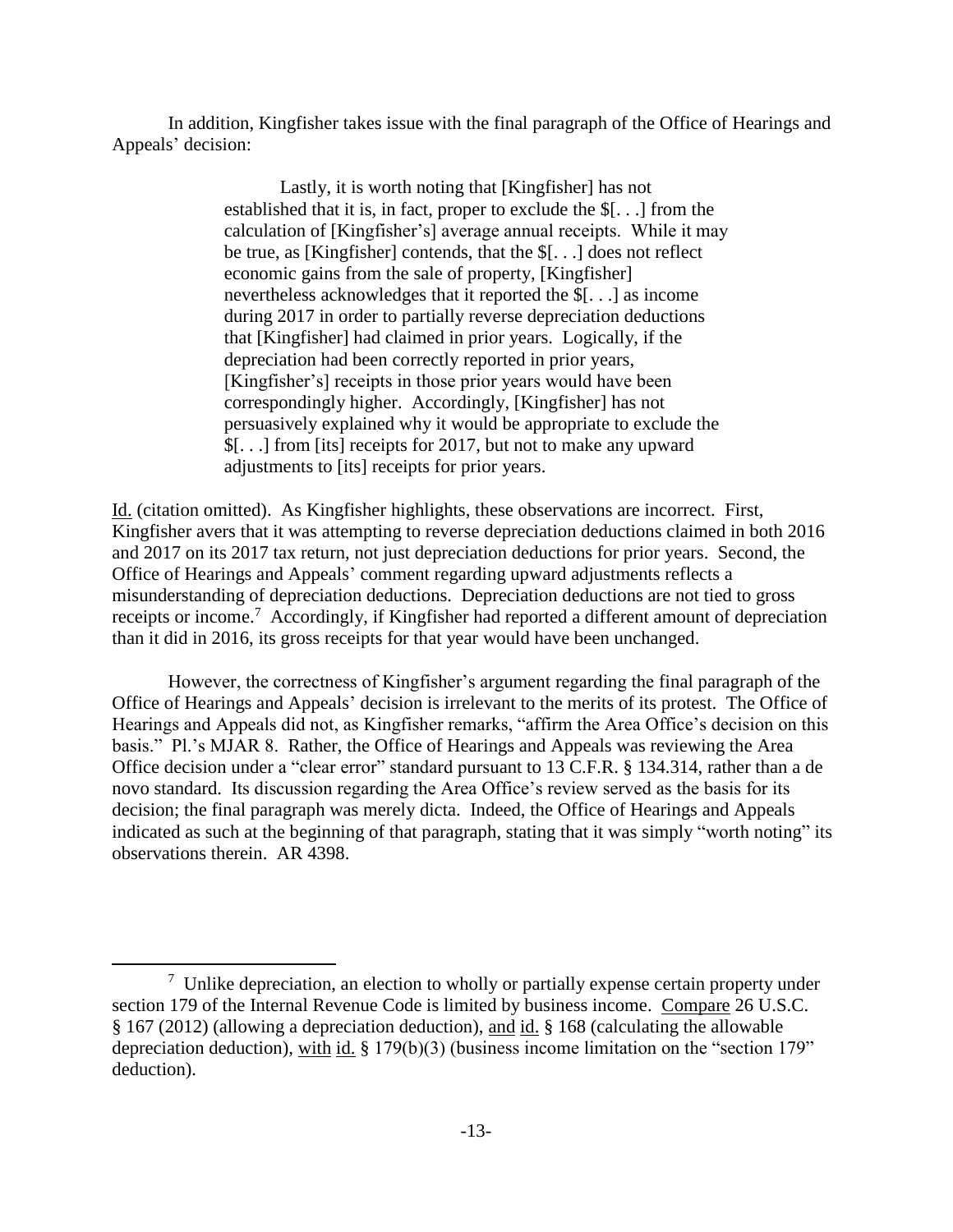In sum, the Area Office properly limited its analysis to Kingfisher's tax returns while disregarding Kingfisher's financial statements, the Office of Hearings and Appeals analyzed the Area Office decision under the appropriate standard, and the basis for both decisions was clear to Kingfisher.

# **B. The SBA Reasonably Determined That Kingfisher Exceeded the Applicable Size Standard**

The crux of this protest is Kingfisher's argument that the SBA improperly reviewed Kingfisher's 2017 tax return and committed clear error by including the \$[. . .] gain reported on that return in its calculation of Kingfisher's gross receipts. The court must therefore consider whether the Area Office's interpretation of the \$[. . .] gain as reflected on Kingfisher's 2017 tax return lacked a rational basis.

As an initial matter, the court observes that Kingfisher does not contend that a gain resulting from a sale of business property is not properly included in gross receipts for size determination purposes. Thus, assuming that the SBA reasonably interpreted Kingfisher's \$[. . .] gain as arising from such a sale, Kingfisher would not challenge the inclusion of that amount in its gross receipts. Rather, Kingfisher draws a distinction between (1) "the sale or disposition of business property" and (2) a "depreciation reversal" that arises from a purchase price reduction. Pl.'s MJAR 6. It emphasizes that neither a purchase price reduction nor a resulting depreciation reversal "bears any resemblance to any of the types of revenue . . . cited in 13 C.F.R. § 121.104(a)." Id.; see also id. (describing the depreciation reversal as "merely an accounting correction"). However, despite Kingfisher's averments otherwise, the SBA's interpretation of Kingfisher's 2017 tax return was reasonable for three independent reasons.

## **1. The Area Office Reasonably Interpreted the \$**[. . .] **Entry as Gain From a Sale**

First, the information contained in Kingfisher's 2017 tax return provided no indication that the April 1, 2017 transaction reported therein was not what it appeared to be—a sale of four assets. Although the sale price was equal to the acquisition cost for each asset, the assets identified as having been sold on April 1, 2017, were identified as having been acquired on April 1, 2016, and June 1, 2016. Thus, as reported, the assets were sold soon after they were acquired. Accordingly, it was not unreasonable for the SBA to believe that the fair market value of the assets did not change during that time and that Kingfisher simply used the proceeds of the sale to extinguish the  $\S[...]$  debt that had existed at the beginning of the year.<sup>8</sup> Further, Kingfisher attached a statement to its 2017 tax return containing details of the transaction, but nowhere in that statement (or elsewhere on the return) did Kingfisher explain that the transaction reported as a sale on Form 4797 was not actually a sale.

<sup>&</sup>lt;sup>8</sup> That the gain on the supposed sale of each asset was equal to its prior depreciation is of no moment; this result occurs mathematically when the sale price is equal to the acquisition cost. See 26 U.S.C. § 1011(a) (providing that "gain or loss from the sale or other disposition of property, whenever acquired" is determined using its adjusted basis).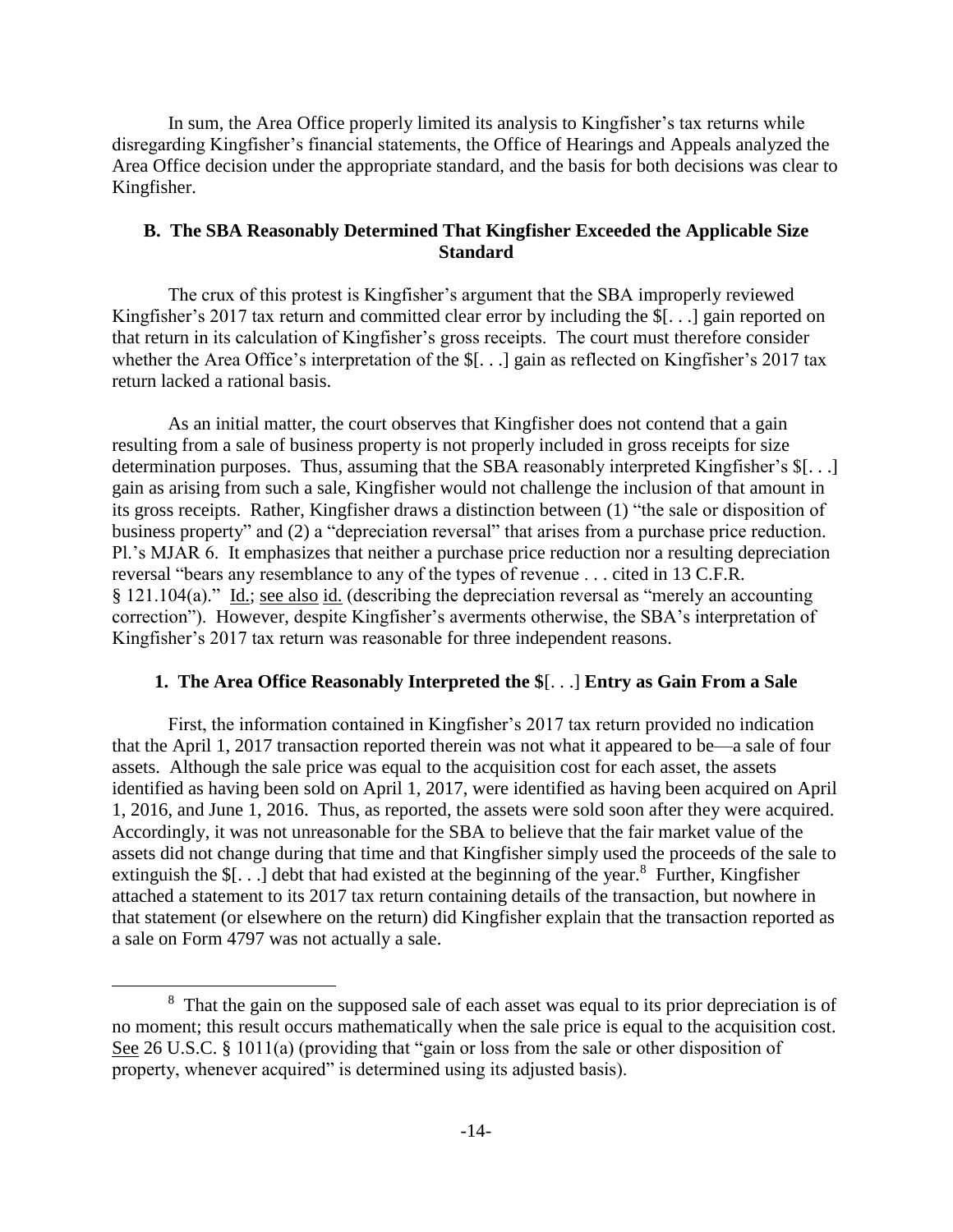#### **2. Kingfisher's Alleged "Depreciation Reversal" Reflects an Unusual Approach**

Second, a "depreciation reversal" is not the normal tax treatment when there is a purchase price reduction after the close of the year in which an asset is acquired (as Kingfisher avers). Rather, the normal tax treatment is simply to reduce the basis of the asset. See Dep't of the Treasury, Publication 946 (2017): How to Depreciate Property ("Pub. 946") 13 (Feb. 28, 2018) ("If you deduct more depreciation than you should, you must reduce your basis by any amount deducted from which you received a tax benefit . . . ."). Therefore, the SBA was not unreasonable in failing to interpret the transaction reported on Kingfisher's Form 4797 for 2017 as a mere accounting correction when, as noted above, there was no indication as such.

When purchase-money debt owed to a seller is reduced (as Kingfisher alleges), and not pursuant to bankruptcy or when the purchaser is insolvent (neither of which Kingfisher alleges), such a reduction is not treated as cancellation-of-debt income under the Internal Revenue Code but rather as a purchase price reduction. 26 U.S.C. § 108(e)(5). An after-the-fact "adjustment. to the sales price . . . reduce[s] the basis" of that item of property. Dep't of the Treasury, Publication 551: Basis of Assets 5 (Dec. 2016). The Internal Revenue Service provides specific guidance regarding how to depreciate property when the basis of an asset must be adjusted "for any reason" other than normal allowable depreciation or making improvements. Pub. 946 at 40. In such a situation, the depreciation for that asset must be computed manually.<sup>9</sup> Id.

Publication 946 contains a representative example that applies to various situations where the basis of property must be reduced. See id. In the example, an event occurred in July 2017 requiring the taxpayer to reduce her adjusted basis. Id. Rather than amending her 2016 return or reporting a "depreciation reversal" on her 2017 return to reflect the excess depreciation claimed in 2016 as a result of the subsequent basis reduction, the hypothetical taxpayer "must now figure her depreciation for 2017 without using the percentage tables." Id. The hypothetical taxpayer leaves the 2016 depreciation intact and simply has lower depreciation deductions beginning in 2017 and continuing for the remaining life of the asset. See id. at 43-47 ("Figuring the Deduction Without Using the Tables"). In other words, the first-year excessive depreciation due to the subsequent purchase price reduction is offset with lower allowable deprecation in future years.<sup>10</sup>

 $\overline{a}$ 

 $10$  There would be depreciation recapture if the amount of the purchase price reduction was greater than the amount of the remaining adjusted basis, but that is not what happened in either the hypothetical example in Publication 946 or with Kingfisher in 2016 and 2017.

<sup>&</sup>lt;sup>9</sup> This is not to suggest that Kingfisher's reporting of the alleged depreciation reversal was necessarily improper. Kingfisher may have simply been attempting to adhere to the tax benefit rule. See Hillsboro Nat'l Bank v. Comm'r, 460 U.S. 370, 377-79 (1983) (discussing the tax benefit rule, which addresses situations in which "an apparently completed transaction will reopen unexpectedly in a subsequent taxable year, rendering the initial reporting improper"). However, the substantive issue in the instant protest is not whether Kingfisher properly reported the alleged purchase price reduction, but whether the Area Office's interpretation of Kingfisher's reporting was reasonable.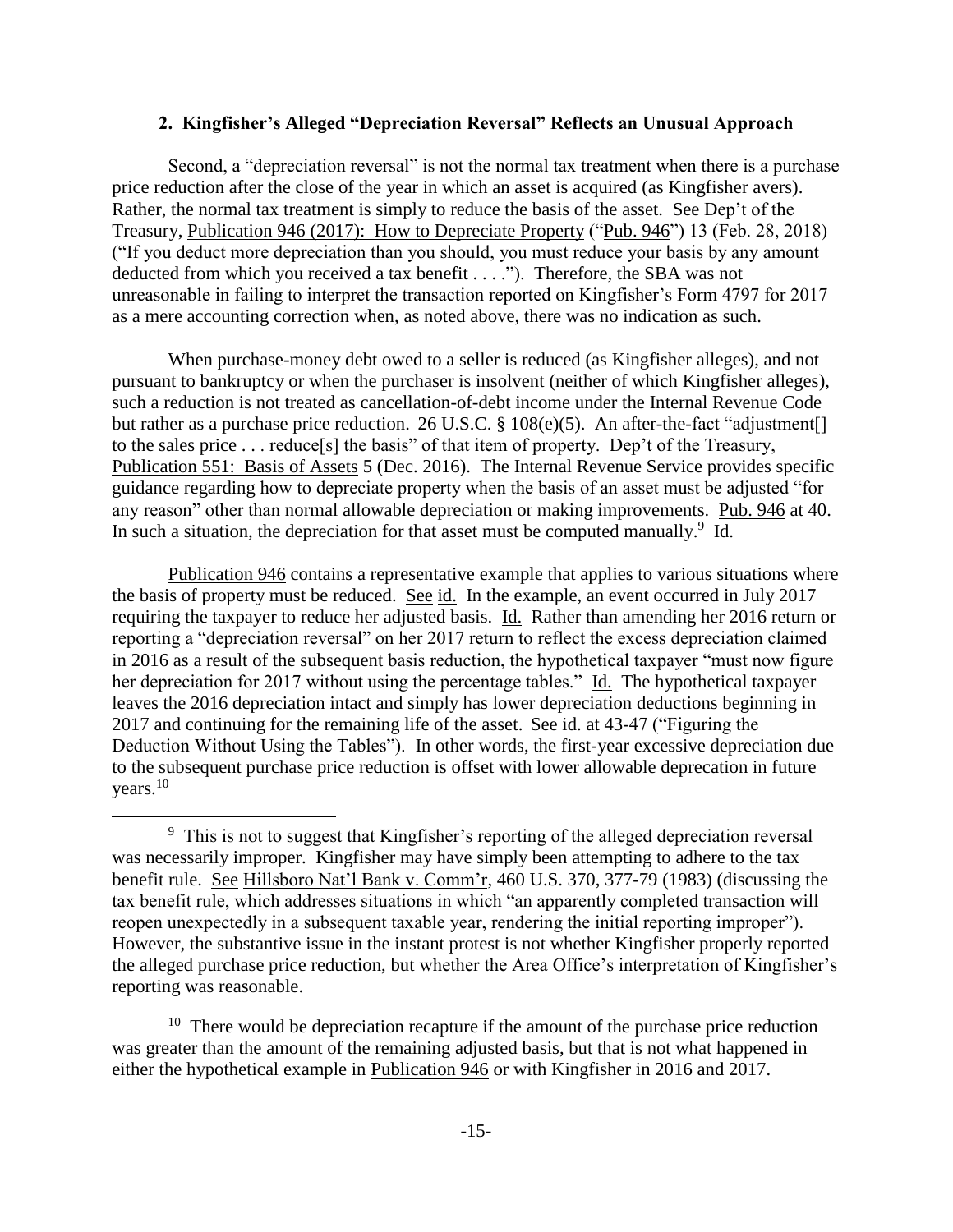Kingfisher's alternative argument regarding its alleged "depreciation reversal" fares no better. At a minimum, Kingfisher posits, the portion of its "depreciation reversal" attributable to 2017 depreciation (as opposed to the portion attributable to 2016 depreciation) should not be treated as a receipt because it "was just an elimination of a deduction being claimed in the same tax return." Pl.'s MJAR 9. It would be unusual for a taxpayer to partially offset an excessive deduction by reporting phantom income in the same tax year rather than simply claiming a lower deduction.<sup>11</sup> (Such an approach is not necessarily improper because either path results in the same taxable income. The approach could be problematic, though, if a taxpayer artificially increased income to impermissibly inflate other deductions.) Therefore, the SBA's failure to interpret Kingfisher's 2017 tax return in such a manner was not unreasonable. The SBA simply took Kingfisher's 2017 tax return at face value, as it must do.

# **3. The SBA Properly Included Kingfisher's Alleged "Depreciation Reversal" Within Kingfisher's Receipts**

In any event, defendant stresses, even under Kingfisher's proffered interpretation of the \$[. . .] gain that Kingfisher reported on its 2017 tax return, Kingfisher still cannot prevail in this protest because its alleged "depreciation reversal" income cannot be excluded from total income. Defendant is correct.

As noted above,

 $\overline{a}$ 

Receipts means all revenue in whatever form received or accrued from whatever source, including from the sales of products or services, interest, dividends, rents, royalties, fees, or commissions, reduced by returns and allowances. Generally, receipts are considered "total income" . . . plus "cost of goods sold" as these items are defined and reported on Internal Revenue Service (IRS) tax return forms . . . .

13 C.F.R. § 121.104(a). This list of various sources of revenue is, by its own terms, not exhaustive.<sup>12</sup> For entities that file Form 1120S, the SBA must base a size determination on the sum of line 6 (total income) and line 2 (cost of goods sold), unless some of the income can be excluded.

> Receipts do not include net capital gains or losses; taxes collected for and remitted to a taxing authority if included in gross or total income, such as sales or other taxes collected from customers and excluding taxes levied on the concern or its employees; proceeds

<sup>&</sup>lt;sup>11</sup> For example, taxpayers "cannot depreciate . . . [p]roperty placed in service and disposed of in the same year." Pub. 946 at 6.

<sup>&</sup>lt;sup>12</sup> Kingfisher's reliance on 26 U.S.C. § 108(e)(5) reflects a tacit acknowledgement that "total income" is a far-reaching concept.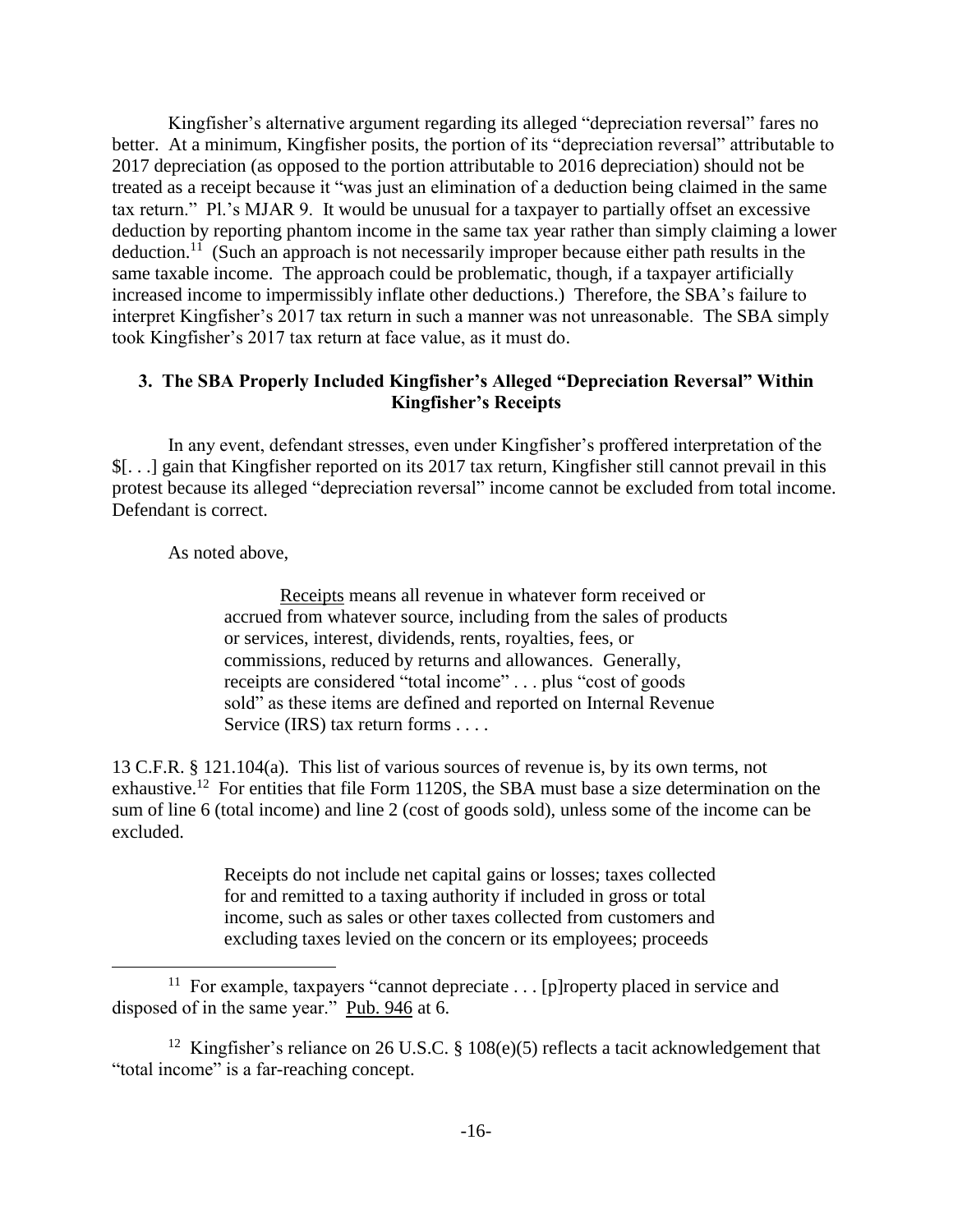from transactions between a concern and its domestic or foreign affiliates; and amounts collected for another by a travel agent, real estate agent, advertising agent, conference management service provides, freight forwarder or customs broker. For size determination purposes, the only exclusions from receipts are those specifically provided for in this paragraph. All other items . . . may not be excluded from receipts.

Id. (emphasis added). The only receipts that can be excluded from the computation of "receipts" for size determination purposes are specifically enumerated. Like gain from the sale of business property, "depreciation reversal" income is not on that list.

Therefore, even if the \$[. . .] gain forming part of the "total income" that Kingfisher reported on its 2017 tax return was actually a depreciation reversal, the SBA did not err by including that amount in its computation of Kingfisher's receipts for size determination purposes.

## **C. Kingfisher Is Not Entitled to Injunctive Relief**

Having ruled on the merits of Kingfisher's protest, the court turns to Kingfisher's request for permanent injunctive relief.

The Court of Federal Claims has the authority to award injunctive relief pursuant to 28 U.S.C. § 1491(b)(2), and is guided in making such an award by Rule 65 of the Rules of the United States Court of Federal Claims. In determining whether to award a permanent injunction, the court must consider whether  $(1)$  the plaintiff has succeeded on the merits,  $(2)$  the plaintiff will suffer irreparable harm if the court withholds injunctive relief, (3) the balance of hardships favors granting injunctive relief, and (4) it is in the public interest to grant injunctive relief. Centech, 554 F.3d at 1037. The protestor bears the burden of establishing the factors by a preponderance of the evidence. Lab. Corp. of Am. Holdings v. United States, 116 Fed. Cl. 643, 654 (2014); Textron, Inc. v. United States, 74 Fed. Cl. 277, 287 (2006).

Although an award of injunctive relief is based on the consideration of a four-factor test, a plaintiff's failure to achieve success on the merits is dispositive. See PGBA, LLC v. United States, 389 F.3d 1219, 1228-29 (Fed. Cir. 2004) (explaining that a plaintiff "must [have] succeeded on the merits of the case" in order to be granted permanent injunctive relief); Career Training Concepts, Inc. v. United States, 83 Fed. Cl. 215, 219 (2008) ("[A] permanent injunction requires actual success on the merits.") (collecting cases). Since Kingfisher has not achieved success on the merits of its protest, it is not entitled to injunctive relief.<sup>13</sup> Thus, the court need not address the remaining factors or the scope of Kingfisher's request.

<sup>&</sup>lt;sup>13</sup> Kingfisher can nevertheless petition the SBA for a new size determination, based on its 2016, 2017, and 2018 tax returns, that would inform its eligibility for future procurements that are set aside for small businesses.